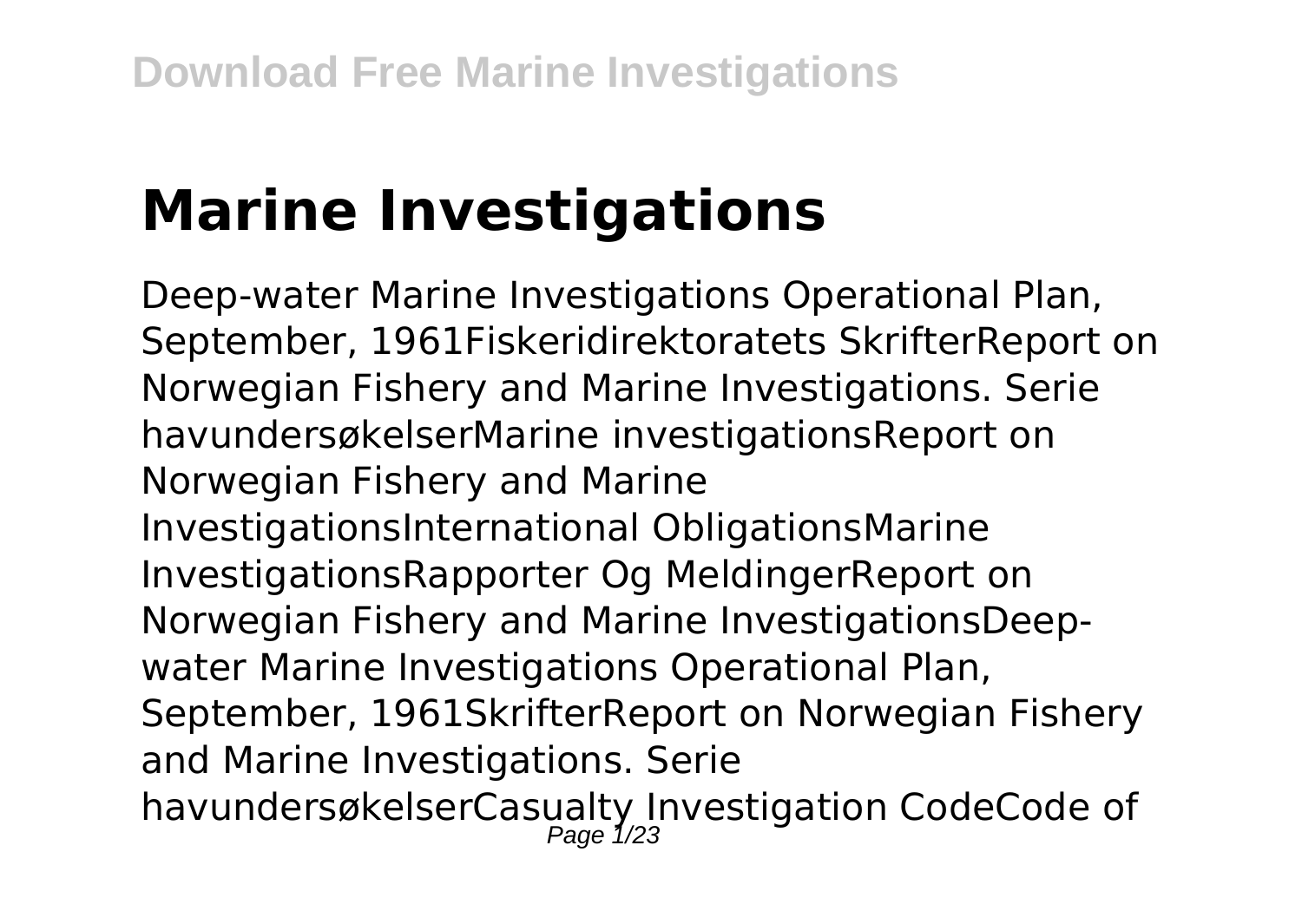the International Standards and Recommended Practices for a Safety Investigation Into a Marine Casualty Or Marine IncidentIMO Publishing Report on the Norwegian Fishery and Marine Investigations

Reports on Norwegian Fishery and Marine Investigations

Report on Norwegian Marine Inverstigations 1895-97

Excerpt from Marine Investigations in South Africa, Vol. 3: With Forty-Five Plates Depth of body 3 times in length without caudal, 44; times with caudal. Length of head 2% in body. Diameter of eye a little less than length of Page 2/23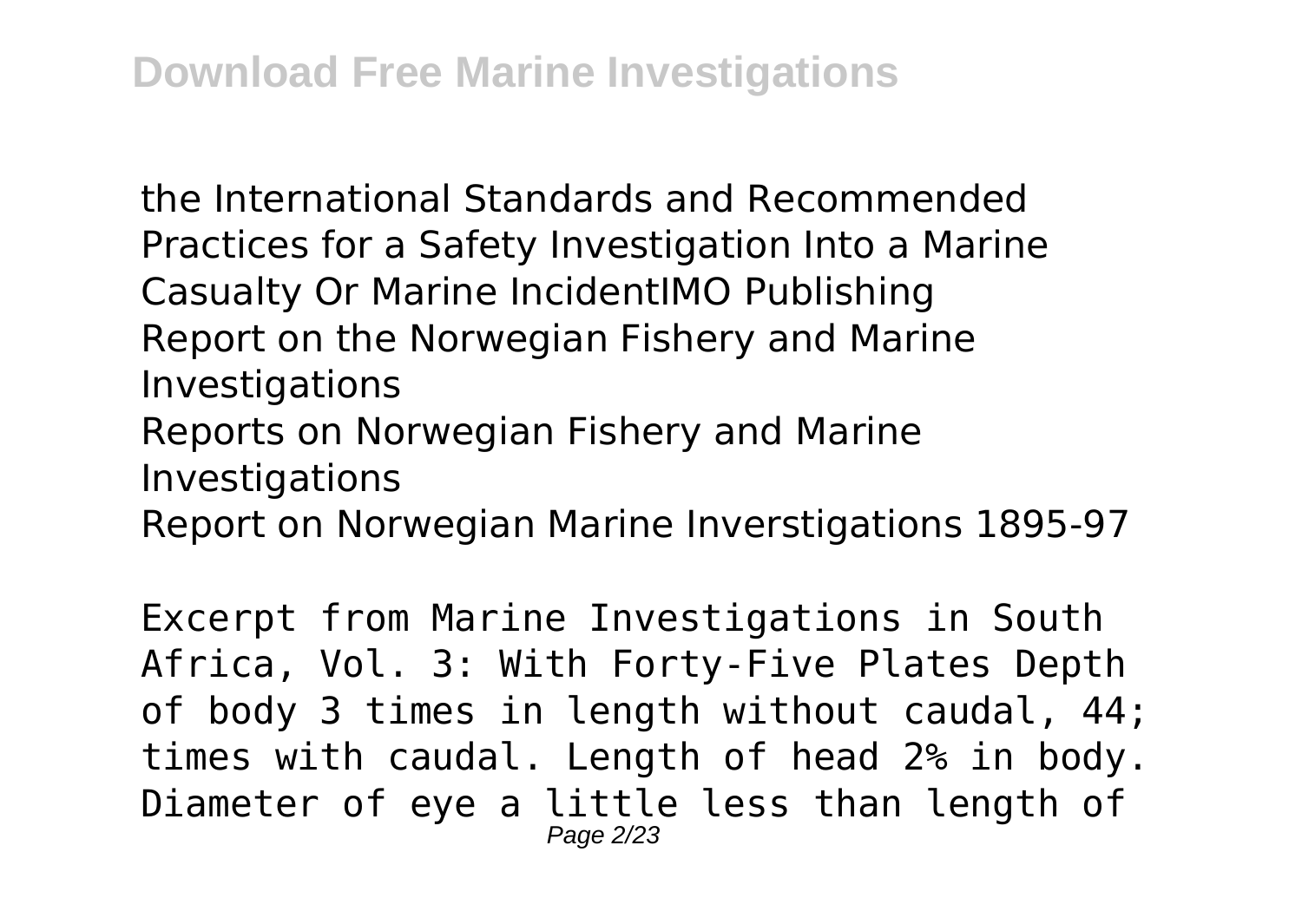snout, and contained 3 times in length of head. Interocular space diameter of eye, deeply concave. A long tentacle over orbit of eye, longer than breadth of inter orbital space, with a black Spot at its extremity. The wide posterior nostril is immediately in front of eye, the anterior about half way to end of snout, and provided with a long tentacle, almost as long as orbital tentacle, but without black spot. A long tentacle, about twice the diameter of the eye, hangs down from lower margin of preorbital bordering on the maxillary. There are 35 rows of scales between temple and 'caudal; scales Page 3/23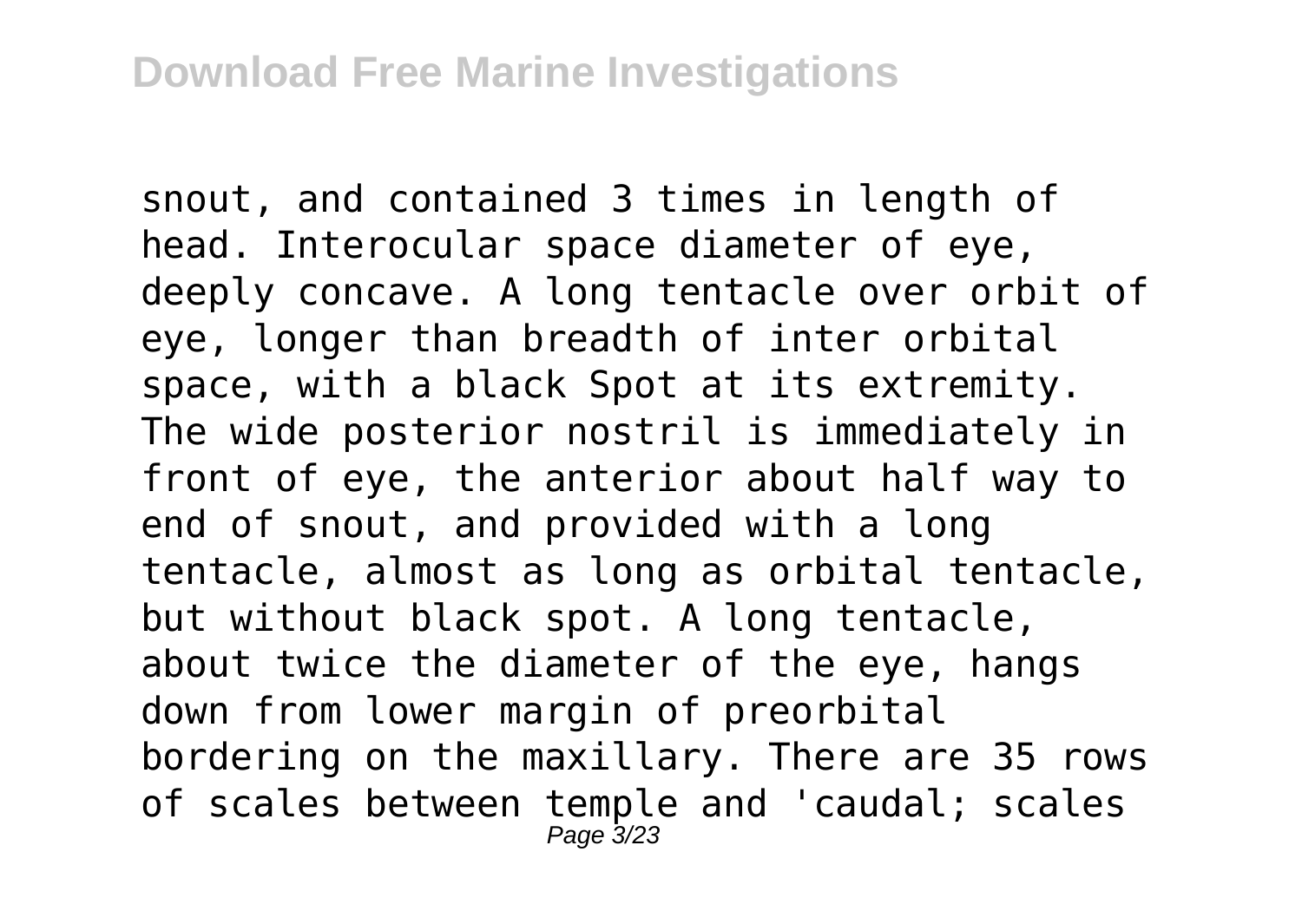cover the head, including middle line of inter orbital space, but not jaws, throat, and top of snout. About the Publisher Forgotten Books publishes hundreds of thousands of rare and classic books. Find more at www.forgottenbooks.com This book is a reproduction of an important historical work. Forgotten Books uses state-of-the-art technology to digitally reconstruct the work, preserving the original format whilst repairing imperfections present in the aged copy. In rare cases, an imperfection in the original, such as a blemish or missing page, may be replicated in our edition. We do, Page 4/23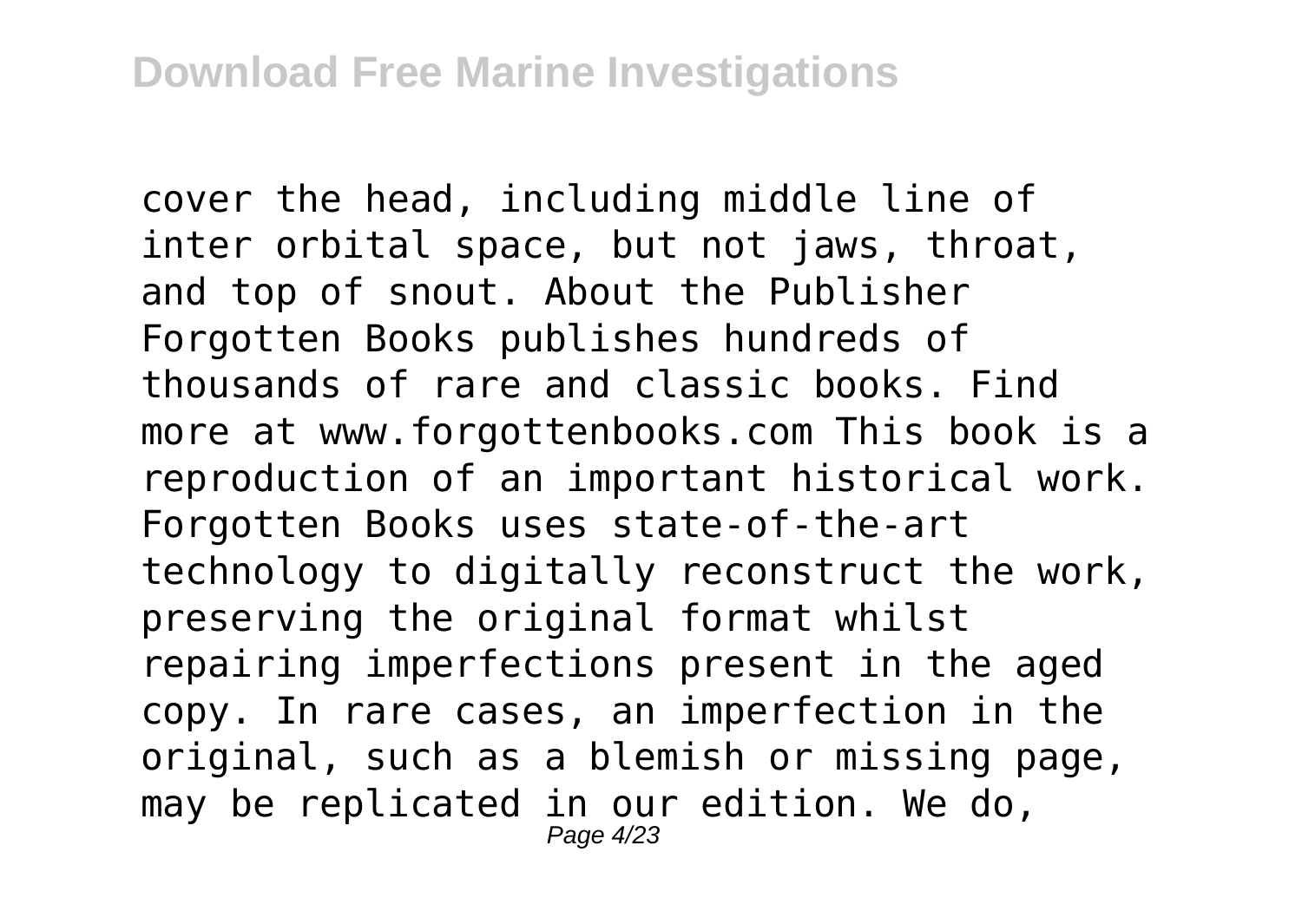however, repair the vast majority of imperfections successfully; any imperfections that remain are intentionally left to preserve the state of such historical works. Report on Norwegian fishery and marine investigations

Marine Investigations in South Africa, Vol. 3 Marine Investigations in South Africa, Vol. 5 (Classic Reprint)

Rapporter Og Meldinger

**Excerpt from Marine Investigations in South Africa, Vol. 1: With Twenty-Eight Plates This Volume is the first of a series in which it is intended to publish the more scientific results of the Marine Investigations initiated by the Cape Government some** Page 5/23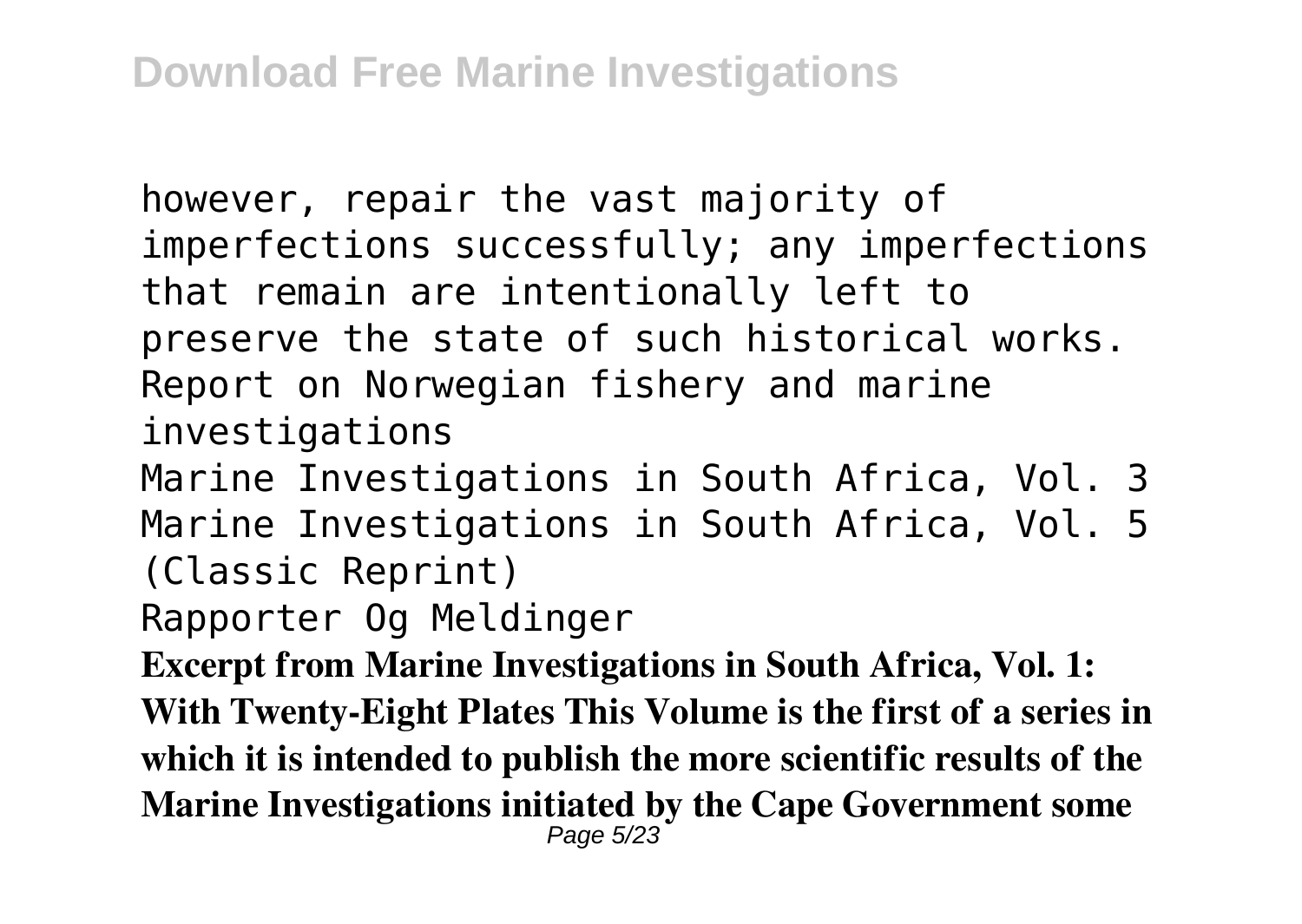**years ago. About the Publisher Forgotten Books publishes hundreds of thousands of rare and classic books. Find more at www.forgottenbooks.com This book is a reproduction of an important historical work. Forgotten Books uses state-of-theart technology to digitally reconstruct the work, preserving the original format whilst repairing imperfections present in the aged copy. In rare cases, an imperfection in the original, such as a blemish or missing page, may be replicated in our edition. We do, however, repair the vast majority of imperfections successfully; any imperfections that remain are intentionally left to preserve the state of such historical works. Marine Investigations in South Africa Volume Report on Norwegian Fishery and Marine Investigations [during the Years 1897-1899]**

Page 6/23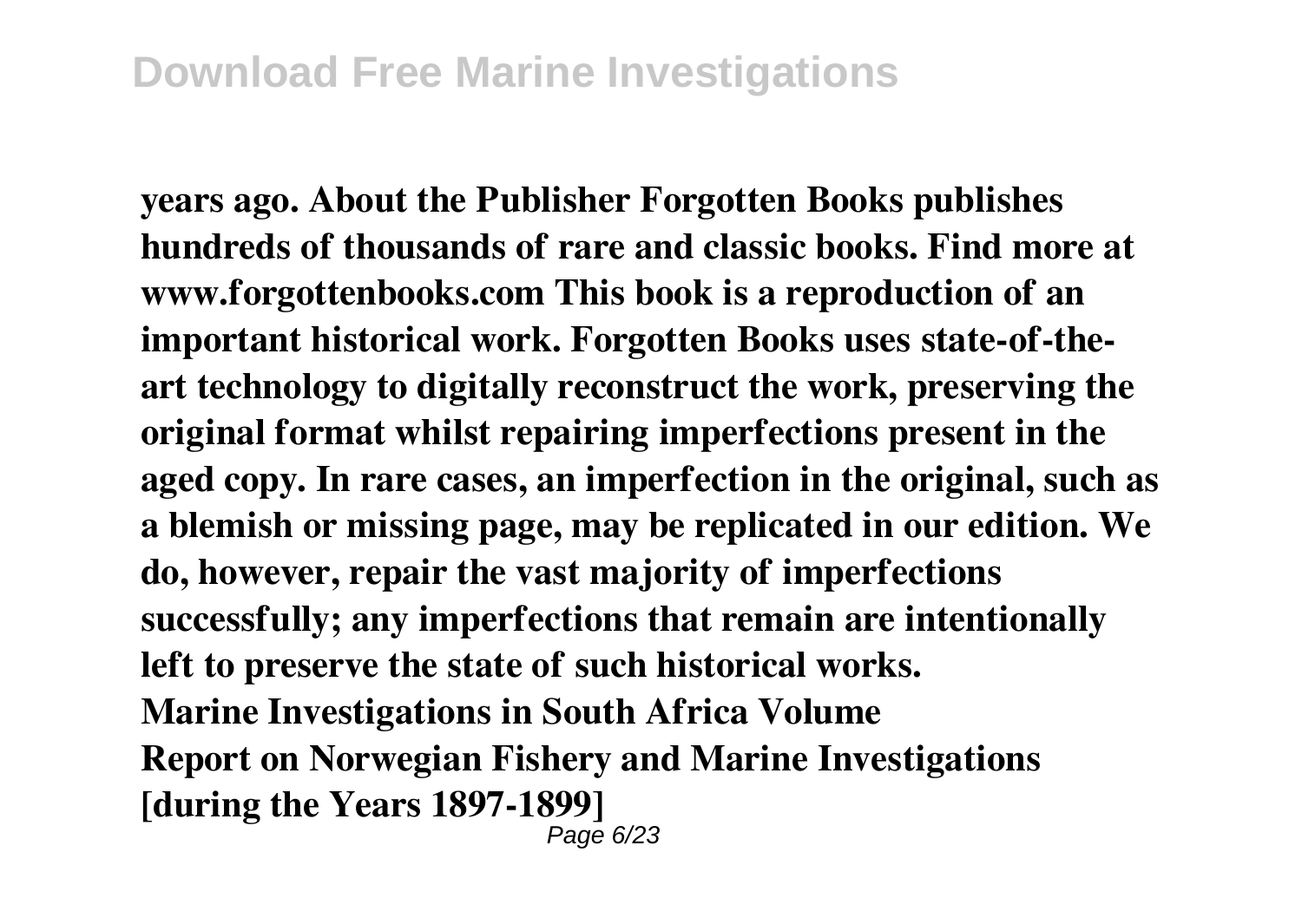#### **Marine investigations**

**Report on Norwegian Fishery and Marine Investigations** *This work has been selected by scholars as being culturally important, and is part of the knowledge base of civilization as we know it. This work was reproduced from the original artifact, and remains as true to the original work as possible. Therefore, you will see the original copyright references, library stamps (as most of these works have been housed in our most important libraries around the world), and other notations in the work. This work is in the public domain in the United States of America, and possibly* Page 7/23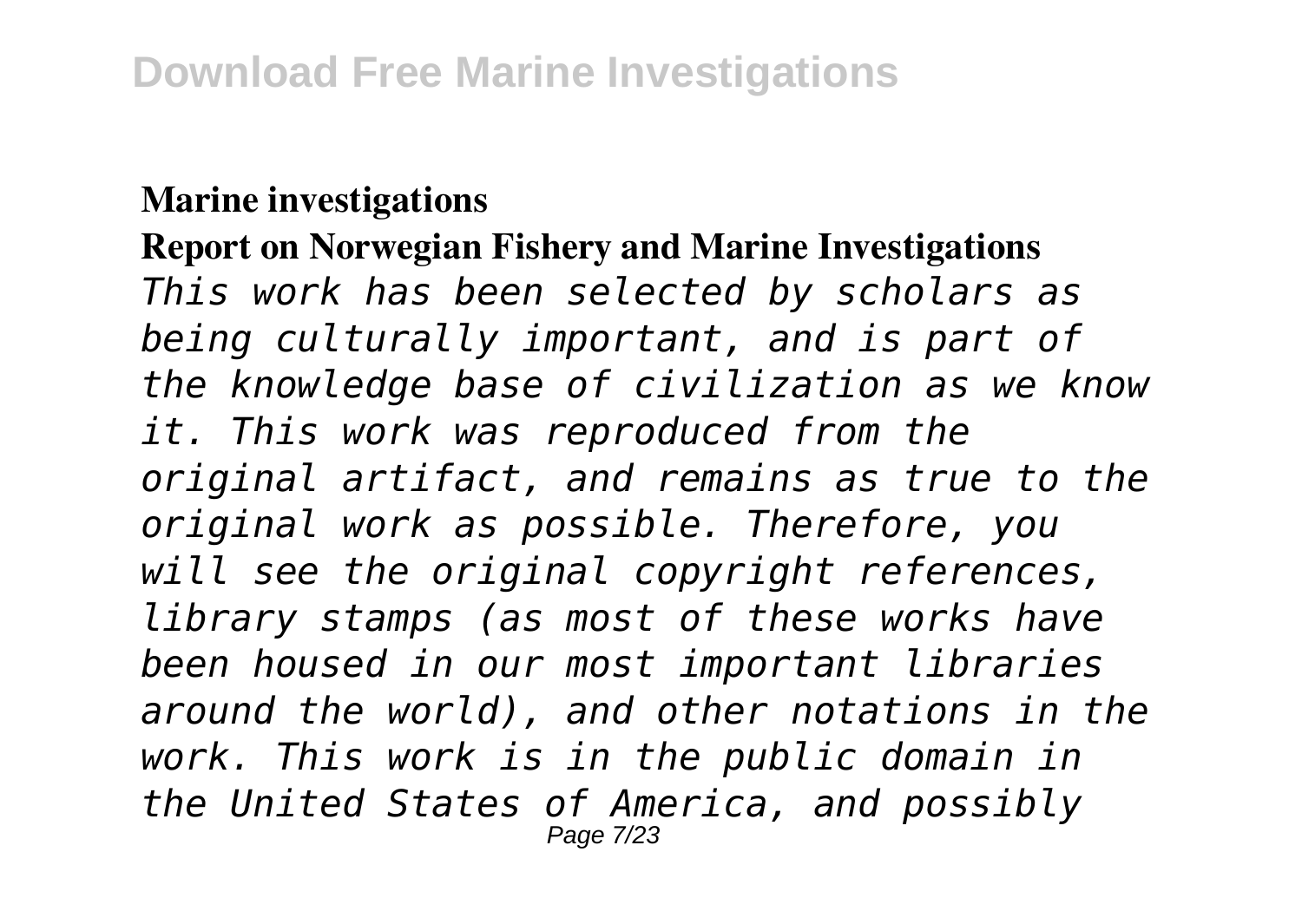*other nations. Within the United States, you may freely copy and distribute this work, as no entity (individual or corporate) has a copyright on the body of the work. As a reproduction of a historical artifact, this work may contain missing or blurred pages, poor pictures, errant marks, etc. Scholars believe, and we concur, that this work is important enough to be preserved, reproduced, and made generally available to the public. We appreciate your support of the preservation process, and thank you for being an important part of keeping this knowledge alive and relevant.*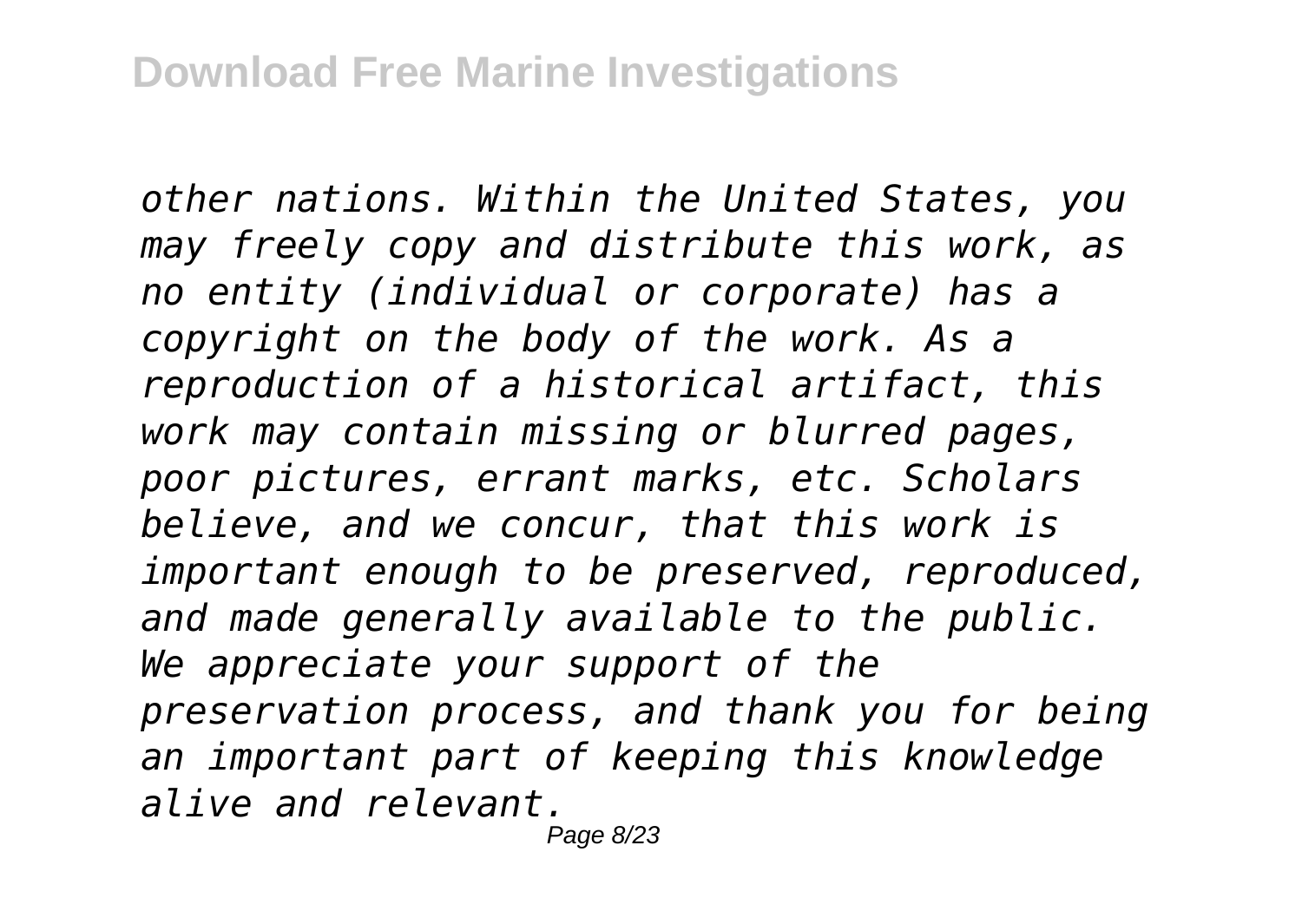*Safety Investigation Into Marine Casualties and Marine Incidents Casualty Investigation Code Report on Norwegian Fishery- and Marine Investigations Marine Investigations* Excerpt from Marine Investigations in South Africa, Vol. 5 The number of Opisthobranchiata hitherto known from the coast of South Africa is very small. Krause described a Pleurohranchus granulatus, Vayssière a Pleurohranchæa capensis, Rang a Melibe rosea, Stimpson a Tritonia pallida and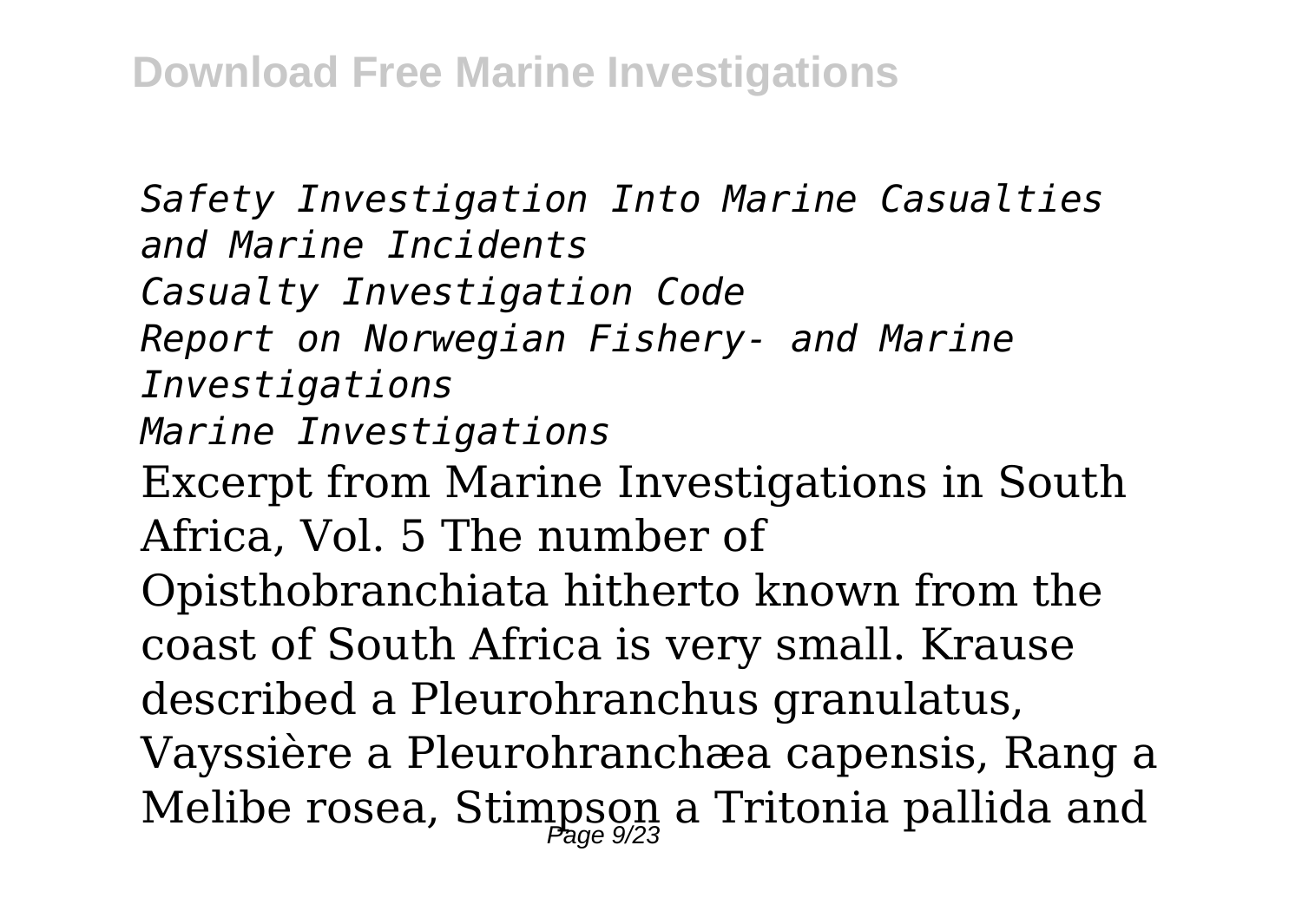a Triopa lucida. The investigations of late years of the Cape Government, carried out under the direction of Dr. Gilchrist, have considerably augmented the number, and have furnished the material for the following report. The East and South Coasts of South Africa are washed by a prolongation of the great equatorial current from the Indian Ocean; the West, on the contrary, by the cold Antarctic current. Sometimes, however, it happens that the warm Agulhas current passes up this side, while at other times the Page 10/23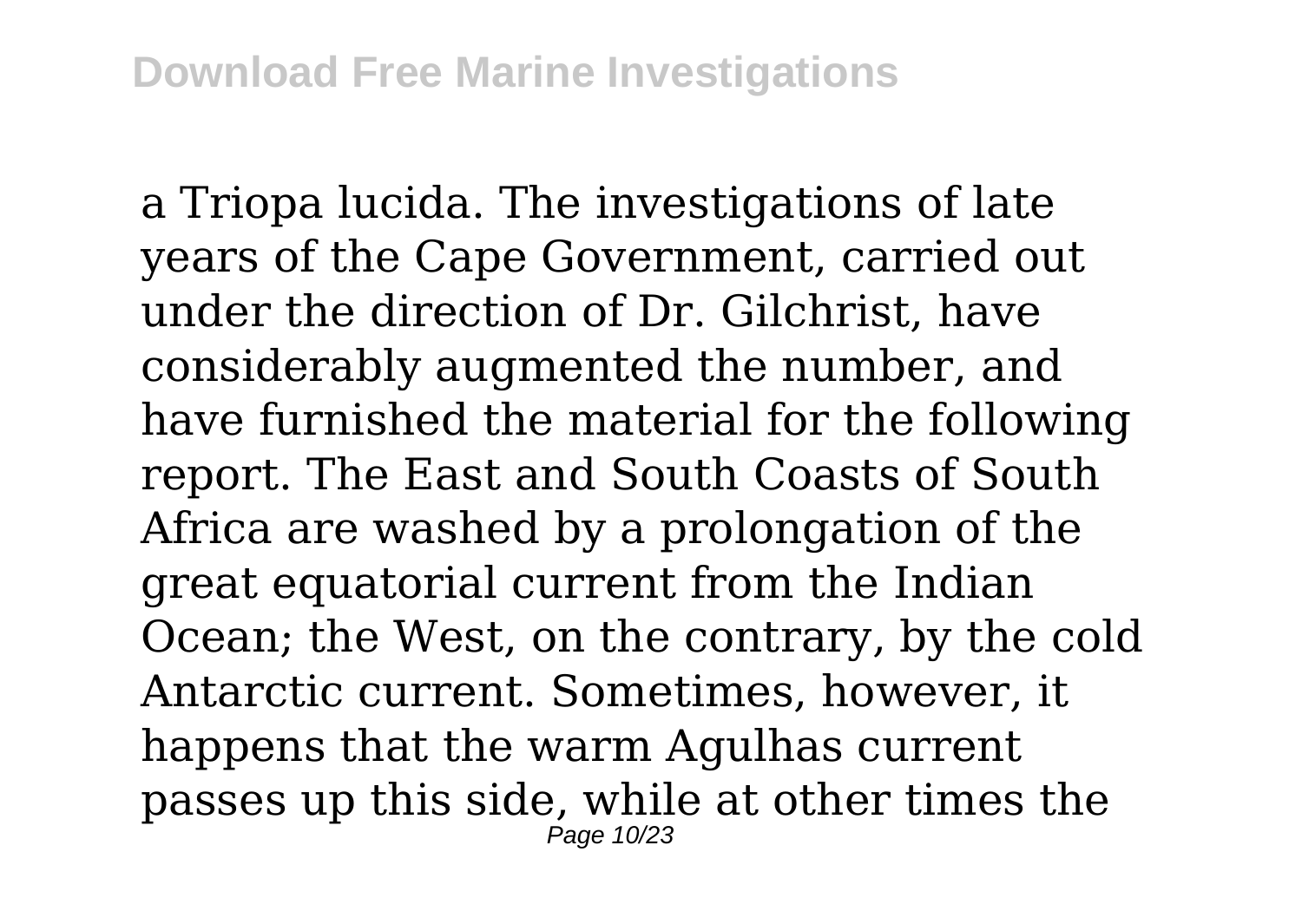cold Antarctic current passes further to the East. About the Publisher Forgotten Books publishes hundreds of thousands of rare and classic books. Find more at www.forgottenbooks.com This book is a reproduction of an important historical work. Forgotten Books uses state-of-the-art technology to digitally reconstruct the work, preserving the original format whilst repairing imperfections present in the aged copy. In rare cases, an imperfection in the original, such as a blemish or missing page, Page 11/23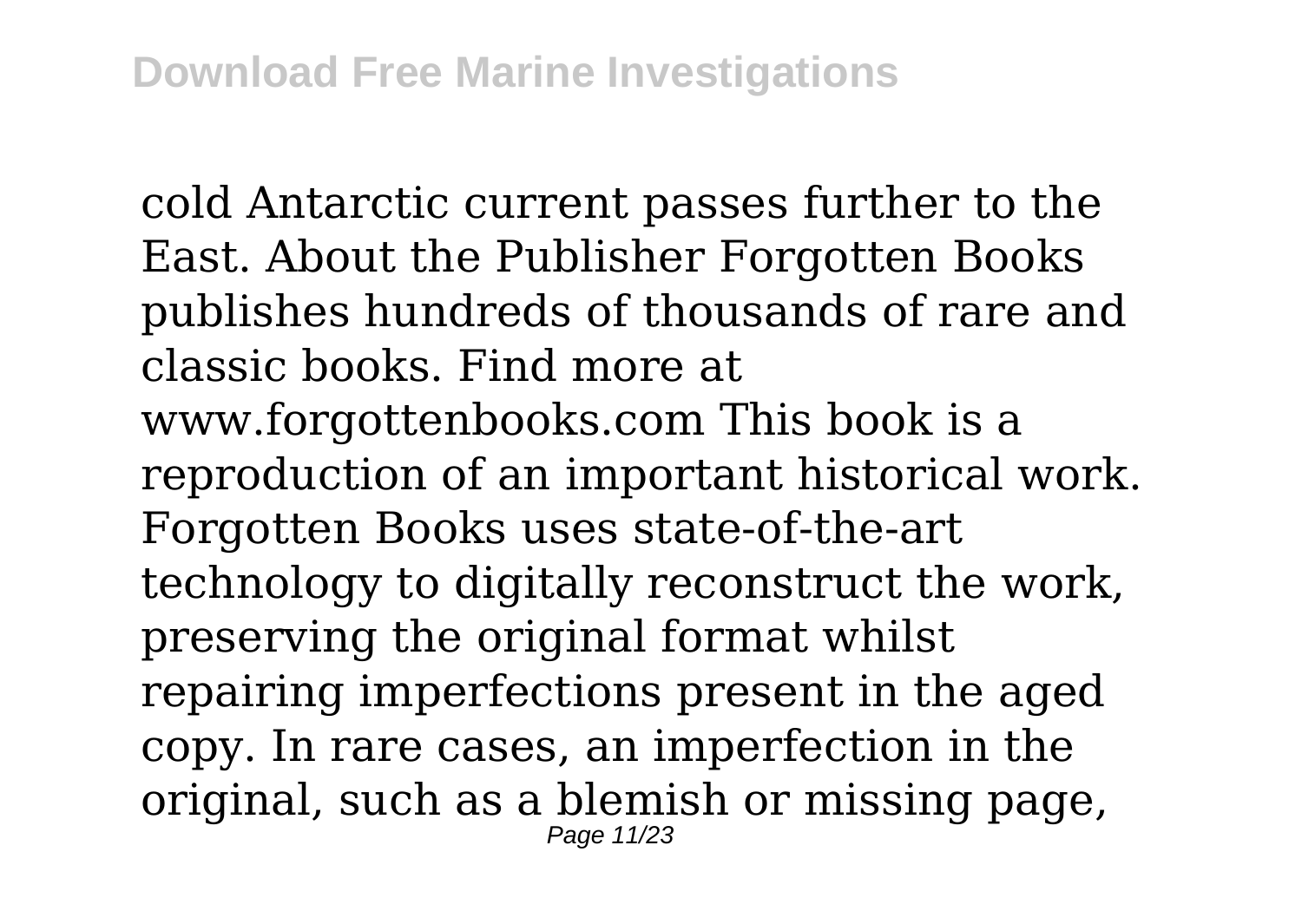may be replicated in our edition. We do, however, repair the vast majority of imperfections successfully; any imperfections that remain are intentionally left to preserve the state of such historical works. Deep-water Marine Investigations Operational Plan, September, 1961 Course of Instruction on Marine Investigations With Twenty-Eight Plates (Classic Reprint) Report on Norwegian Fishery and Marine Investigations. Serie havundersøkelser Page 12/23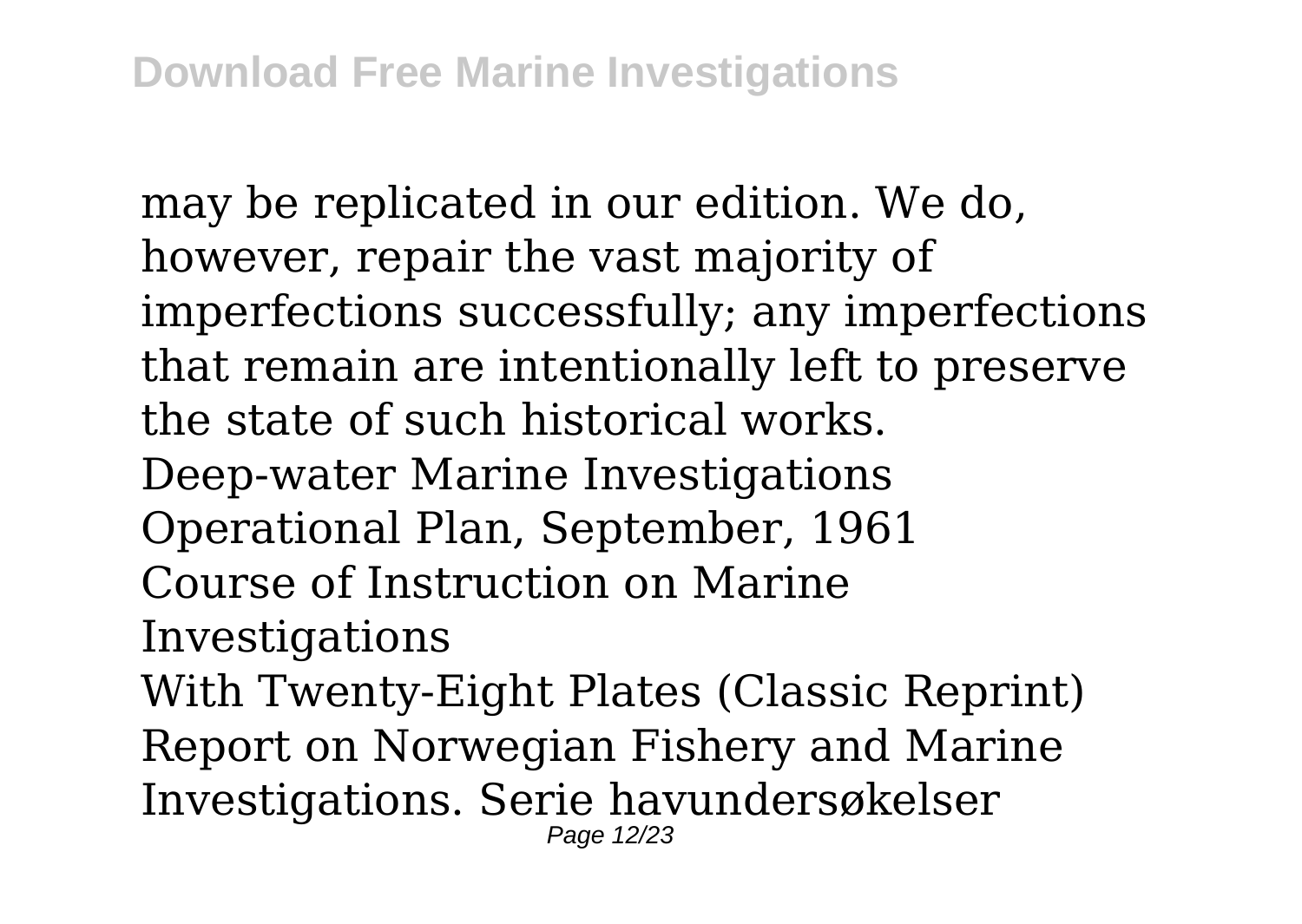**This work has been selected by scholars as being culturally important, and is part of the knowledge base of civilization as we know it. This work was reproduced from the original artifact, and remains as true to the original work as possible. Therefore, you will see the original copyright references, library stamps (as most of these works have been housed in our most important libraries around the world), and other notations in the work. This work is in the public domain in the United States of America, and possibly other nations. Within the United States, you may freely copy and distribute this work, as no entity (individual or corporate) has a copyright on the body** Page 13/23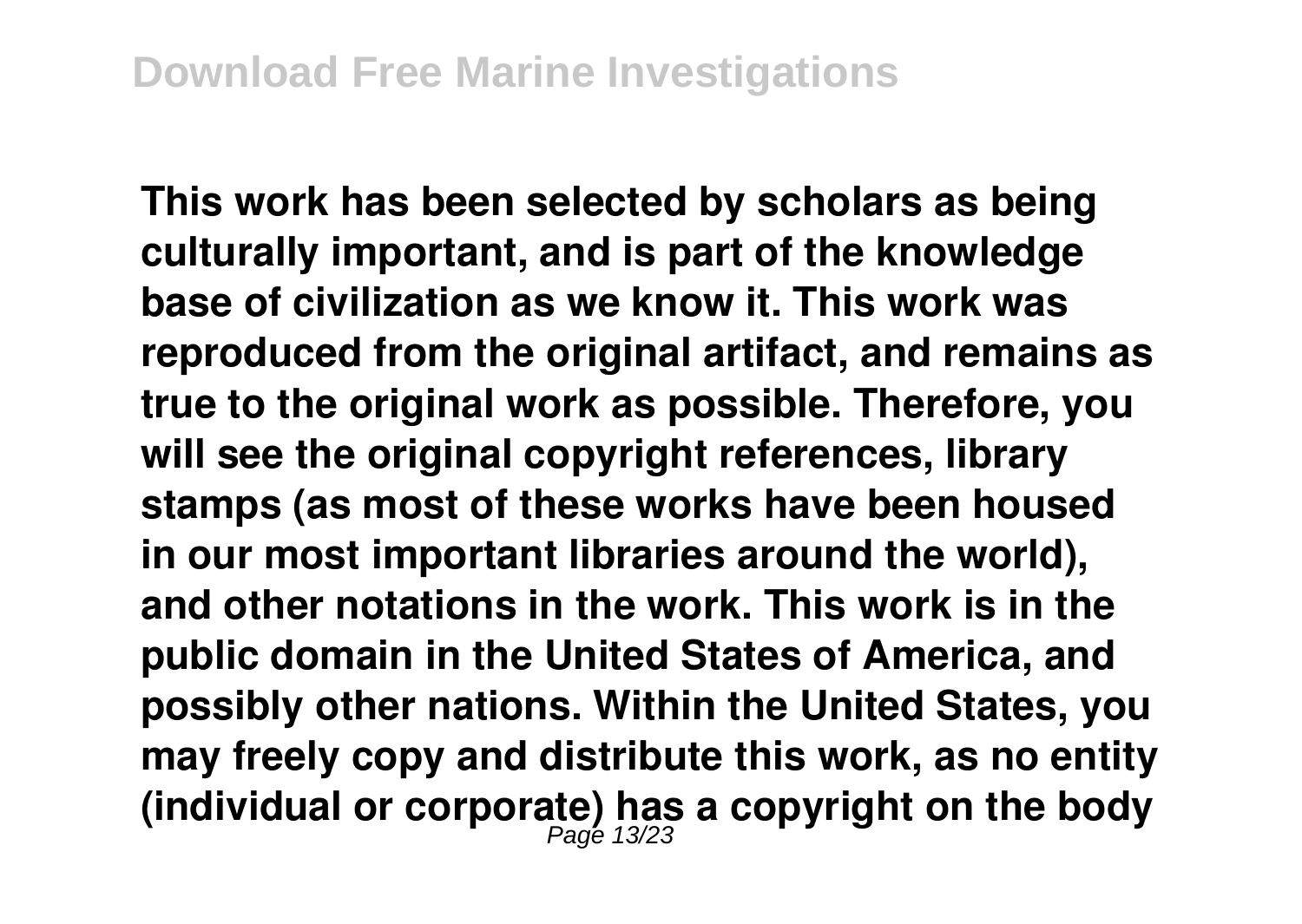**of the work.As a reproduction of a historical artifact, this work may contain missing or blurred pages, poor pictures, errant marks, etc. Scholars believe, and we concur, that this work is important enough to be preserved, reproduced, and made generally available to the public. We appreciate your support of the preservation process, and thank you for being an important part of keeping this knowledge alive and relevant.**

**Code of the International Standards and Recommended Practices for a Safety Investigation Into a Marine Casualty Or Marine Incident Naga Report**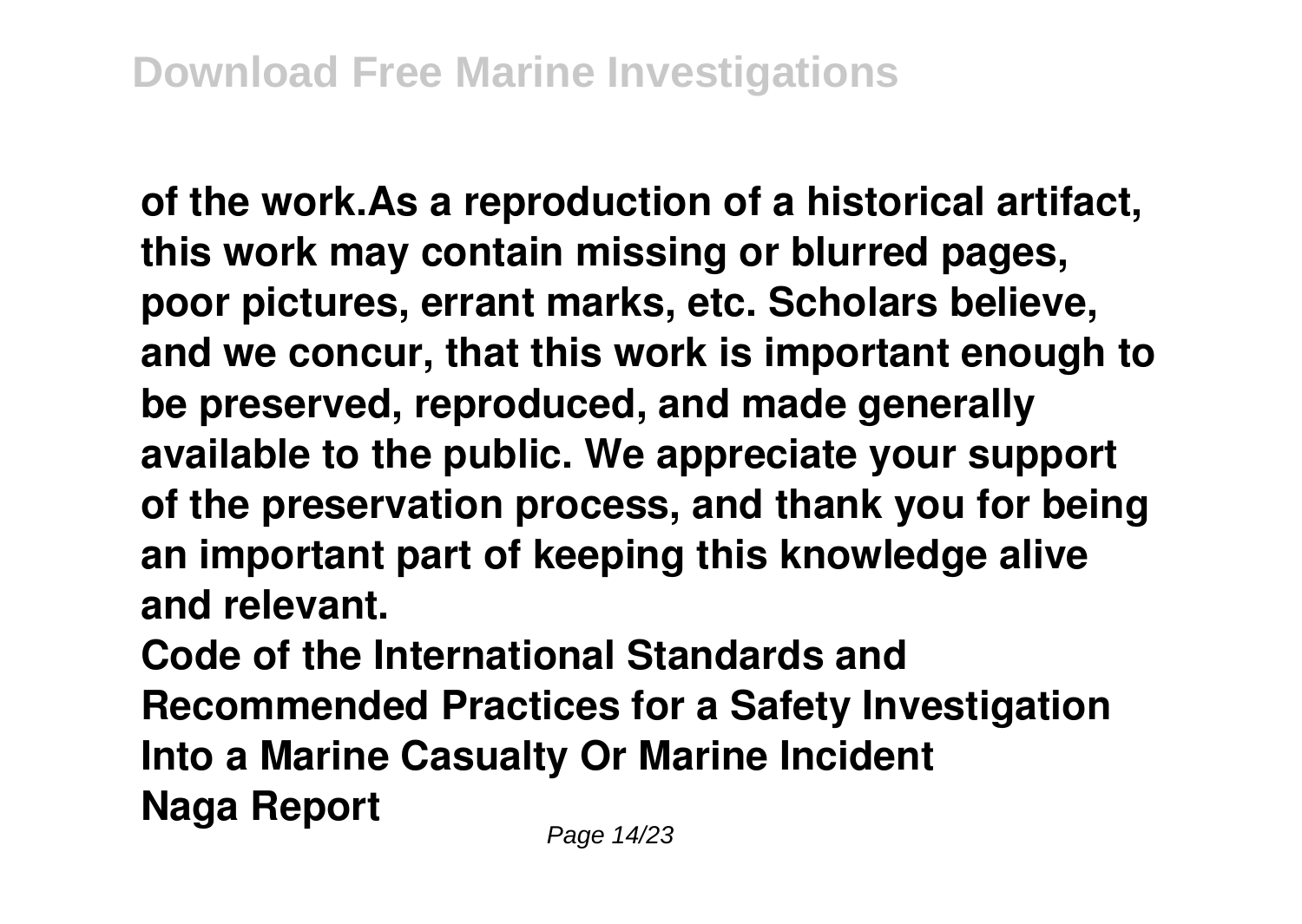# **Serie Havundersøkelser. Report on Norwegian Fishery and Marine Investigations. Vol. 4. No. 1, Etc International Obligations**

*The course is essentially balanced between theory (lecture material) and practical group exercises and case studies. It consists of a series of exercises structured around the requirements of the international legislation, IMO conventions and instruments, and the required common and homogeneous approach, application of consistent methodology and no blame culture to adopt in the conduct of marine safety investigations*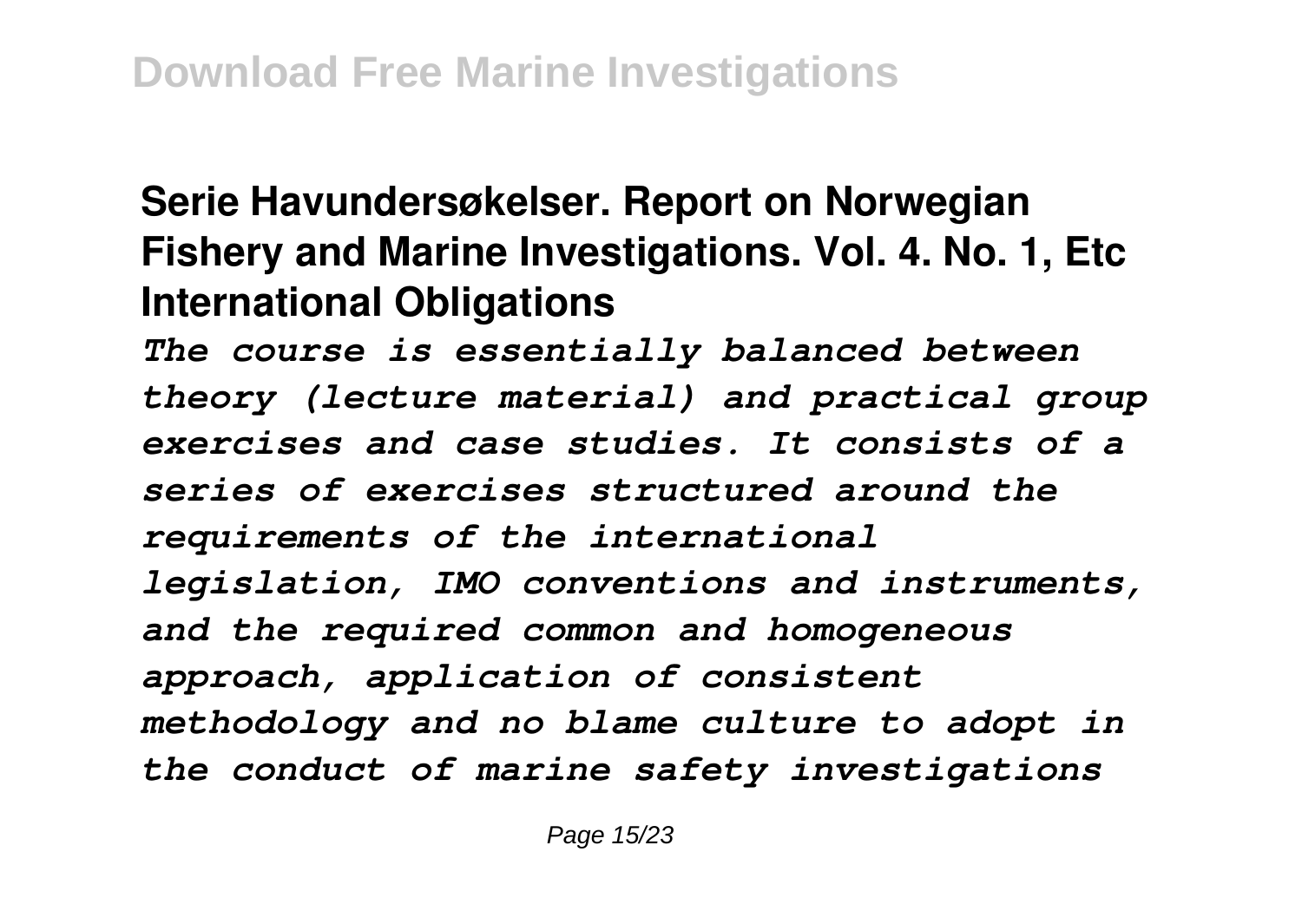*into marine casualties and marine incidents; as well as to provide reports to the Organization. The group exercises and case studies are controlled by an instructor and, initially, allow the trainees to become familiar with applicable international legislation and IMO instruments on this matter as well as guidelines and procedures to be used.*

*Vol. II*

*Marine Investigations in South Africa: 2 Scientific Results of Marine Investigations of the South China Sea and the Gulf of Thailand, 1959-1961*

Page 16/23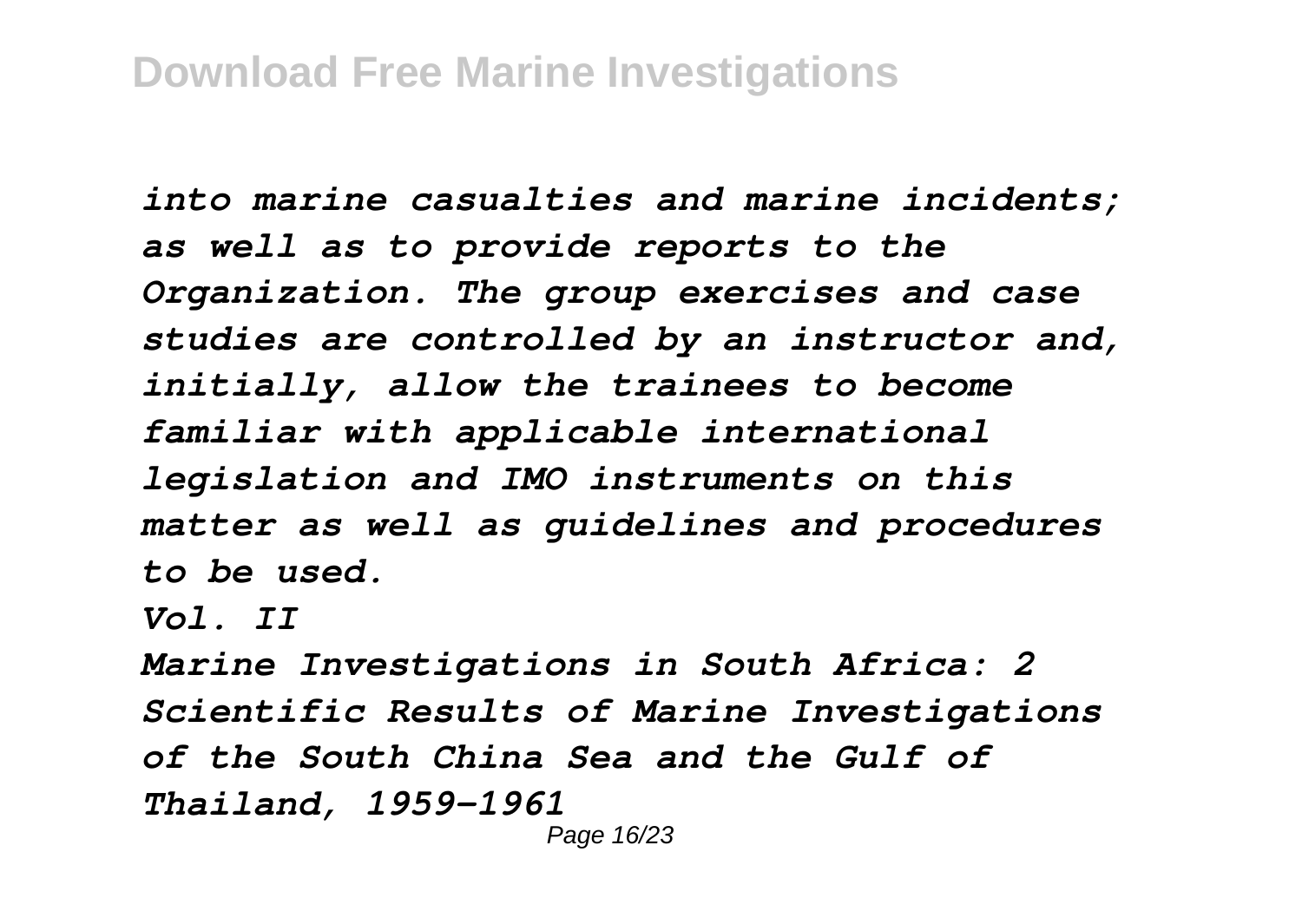*Marine Investigations in South Africa Excerpt from Marine Investigations in South Africa, Vol. 5 The animal has large, rather flattened tentacles, the sole of the foot not narrow, with distinct margins, the wings high, meeting behind and connecting with the tail; on the mantle no aperture could be detected, the somewhat grayish gill 22 mm. Long by a height of 10 and a thickness of 6, nearly its half freely projecting, the number Of groups of lamellae about 15. The shell 23 cm. In length with a breadth of 2 and a height Of about 05; of quite usual form, with a thin calcified, very fragile layer and a rather large cuticular margin. About* Page 17/23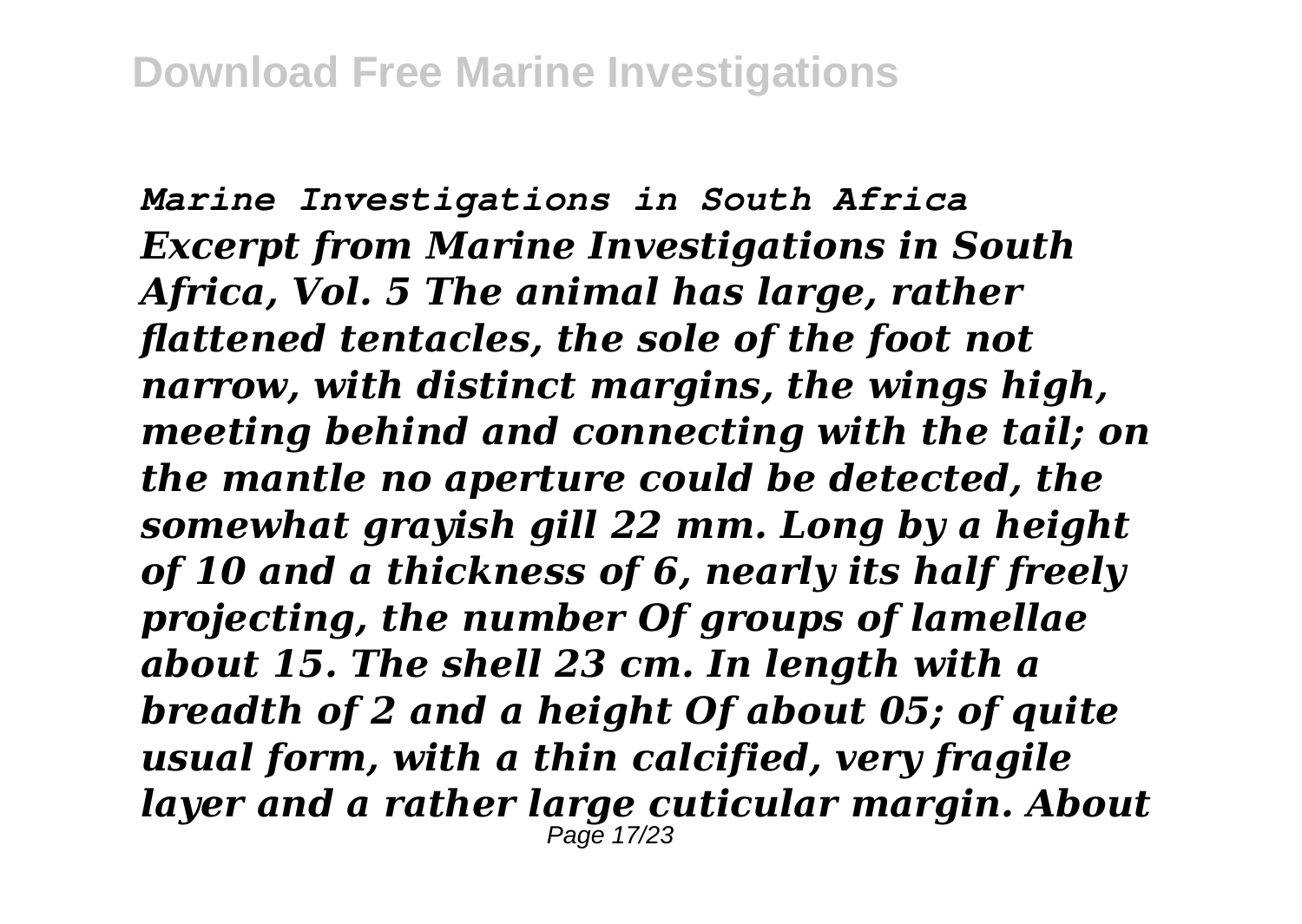*the Publisher Forgotten Books publishes hundreds of thousands of rare and classic books. Find more at www.forgottenbooks.com This book is a reproduction of an important historical work. Forgotten Books uses state-ofthe-art technology to digitally reconstruct the work, preserving the original format whilst repairing imperfections present in the aged copy. In rare cases, an imperfection in the original, such as a blemish or missing page, may be replicated in our edition. We do, however, repair the vast majority of imperfections successfully; any imperfections that remain are intentionally left to preserve the state of such* Page 18/23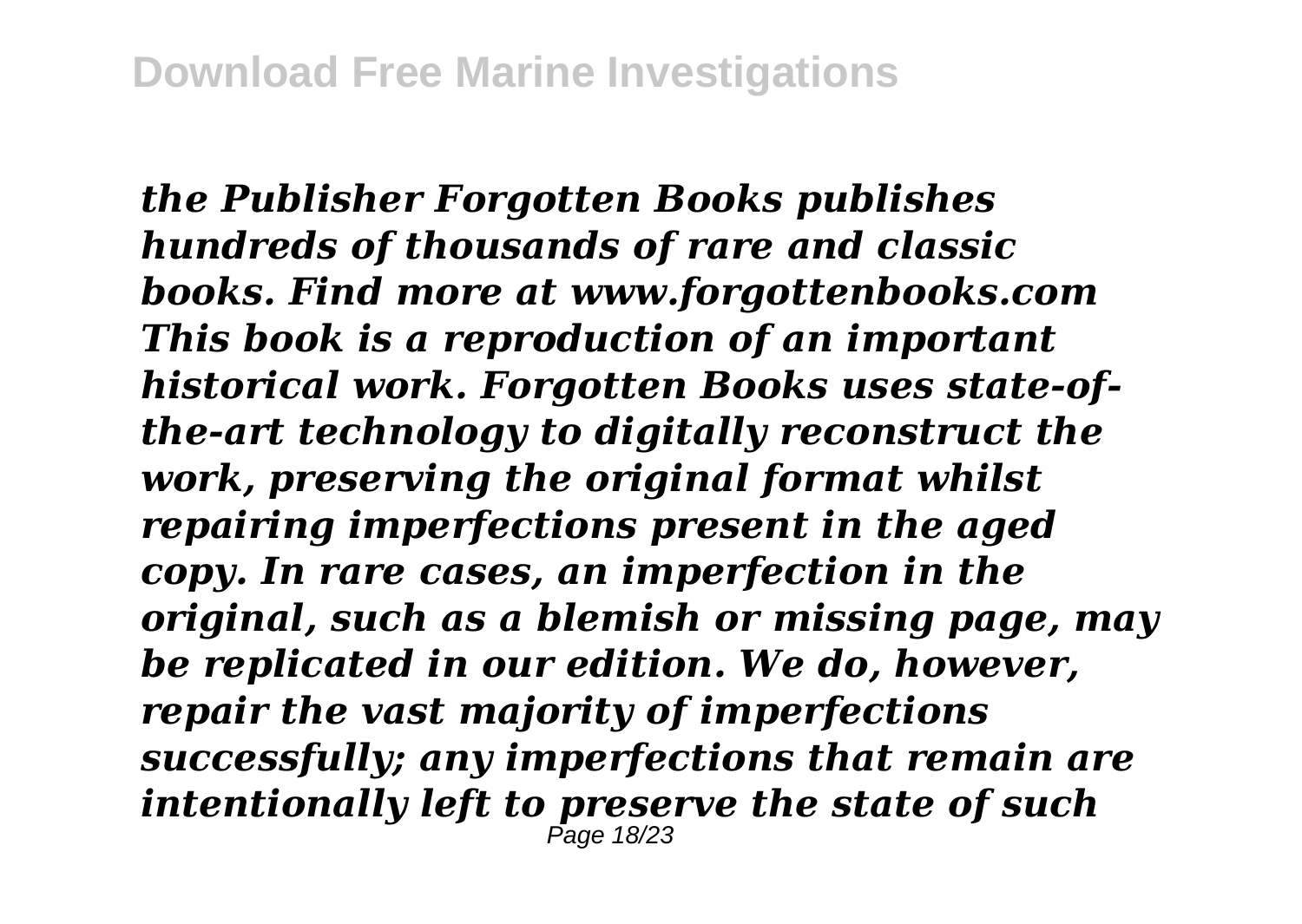#### *historical works.*

### *(Reports on Norwegian fishery and marine investigations).*

# *Fiskeridirektoratets Skrifter*

### *Skrifter*

## *Marine Investigations in South Africa, Vol. 1*

Excerpt from Marine Investigations in South Africa, Vol. 4 This and the previous three volumes have been published by the Agricultural Department of the Cape Government, but owing to the present financial depression in the Colony and the necessity for curtailing expenditure the further collection of material and publishing of results have for a time been suspended by the Department. The continuation of the work, however, has been rendered possible by the Page 19/23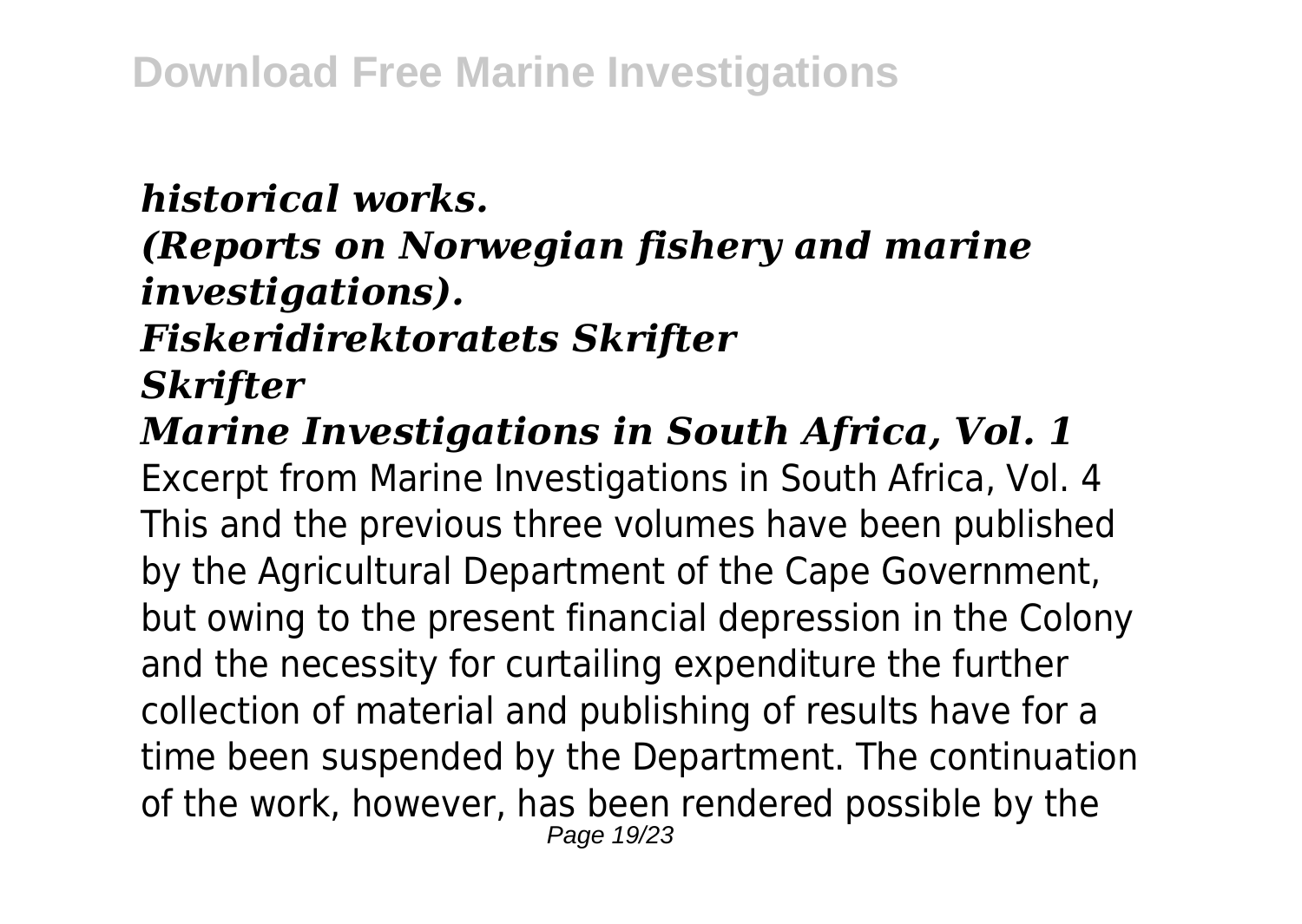assistance of the South African Philosophical Society, who have undertaken to print Volume V. of the Marine Investigations as Volume XVII. of their Transactions, at the same time granting an adequate supply of extra copies so that the continuity of the series of the Marine Investigations may not be interrupted. About the Publisher Forgotten Books publishes hundreds of thousands of rare and classic books. Find more at www.forgottenbooks.com This book is a reproduction of an important historical work. Forgotten Books uses state-of-the-art technology to digitally reconstruct the work, preserving the original format whilst repairing imperfections present in the aged copy. In rare cases, an imperfection in the original, such as a blemish or missing page, may be replicated in our edition. We do, Page 20/23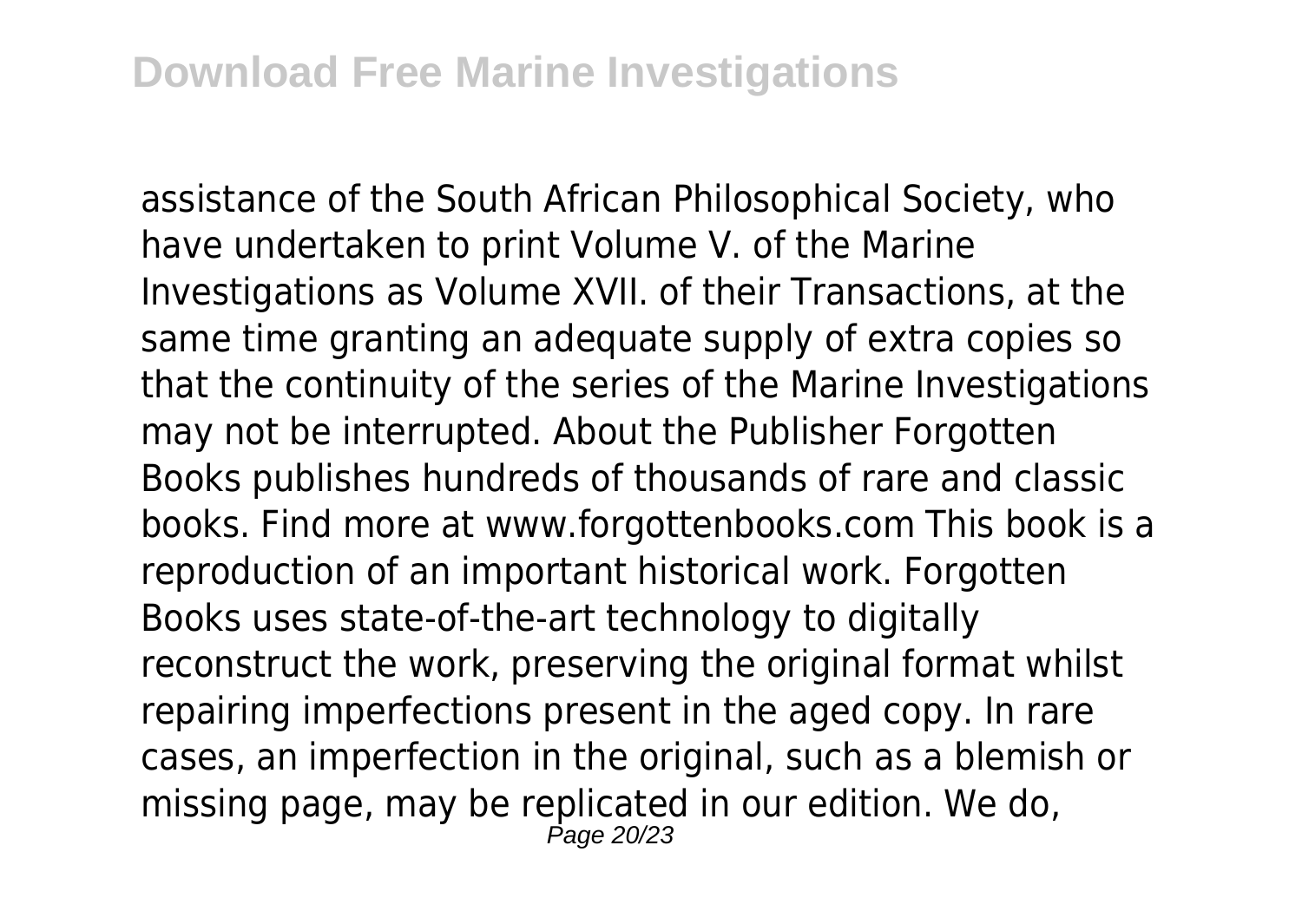however, repair the vast majority of imperfections successfully; any imperfections that remain are intentionally left to preserve the state of such historical works. Report on Norwegian Marine Investigations 1895-97. By Dr. Johan Hjord, O. Nordgaard and H.H. Gran MARINE INVESTIGATIONS IN SOUTH NAGA Report Report On Norwegian Marine Investigations, 1895-97 **The MSC adopted a new Code of International Standards and Recommended Practices for a Safety Investigation into a Marine Casualty or Marine Incident (Casualty Investigation Code). Relevant**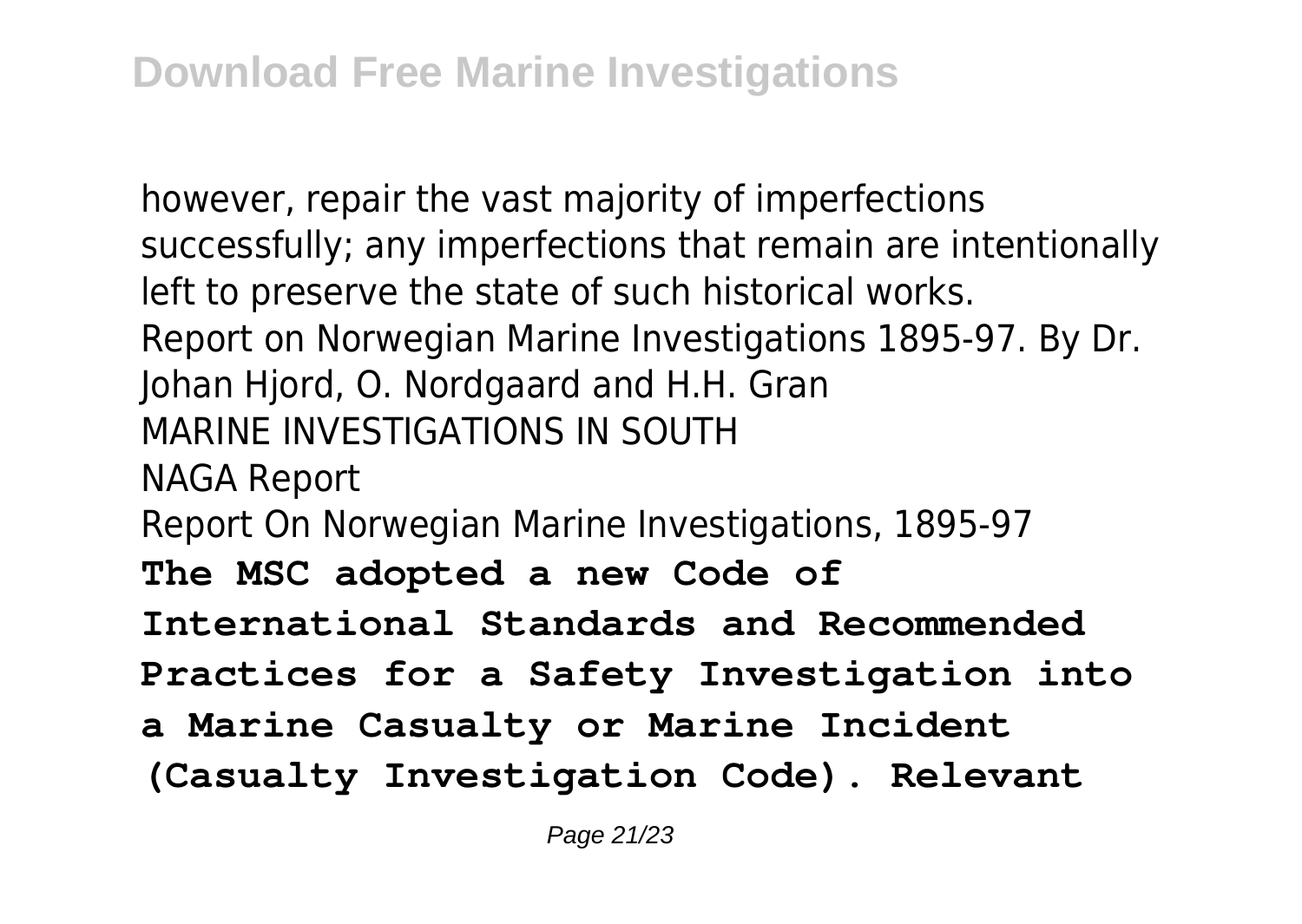**amendments to SOLAS Chapter XI 1 were also adopted, to make parts I and II of the Code mandatory. Part III of the Code contains related guidance and explanatory material. The Code will require a marine safety investigation to be conducted into every marine casualty involving the total loss of the ship or a death or severe damage to the environment. The Code will also recommend an investigation into other marine casualties and incidents, by the flag state of a ship involved, if it is considered likely that it would provide** Page 22/23